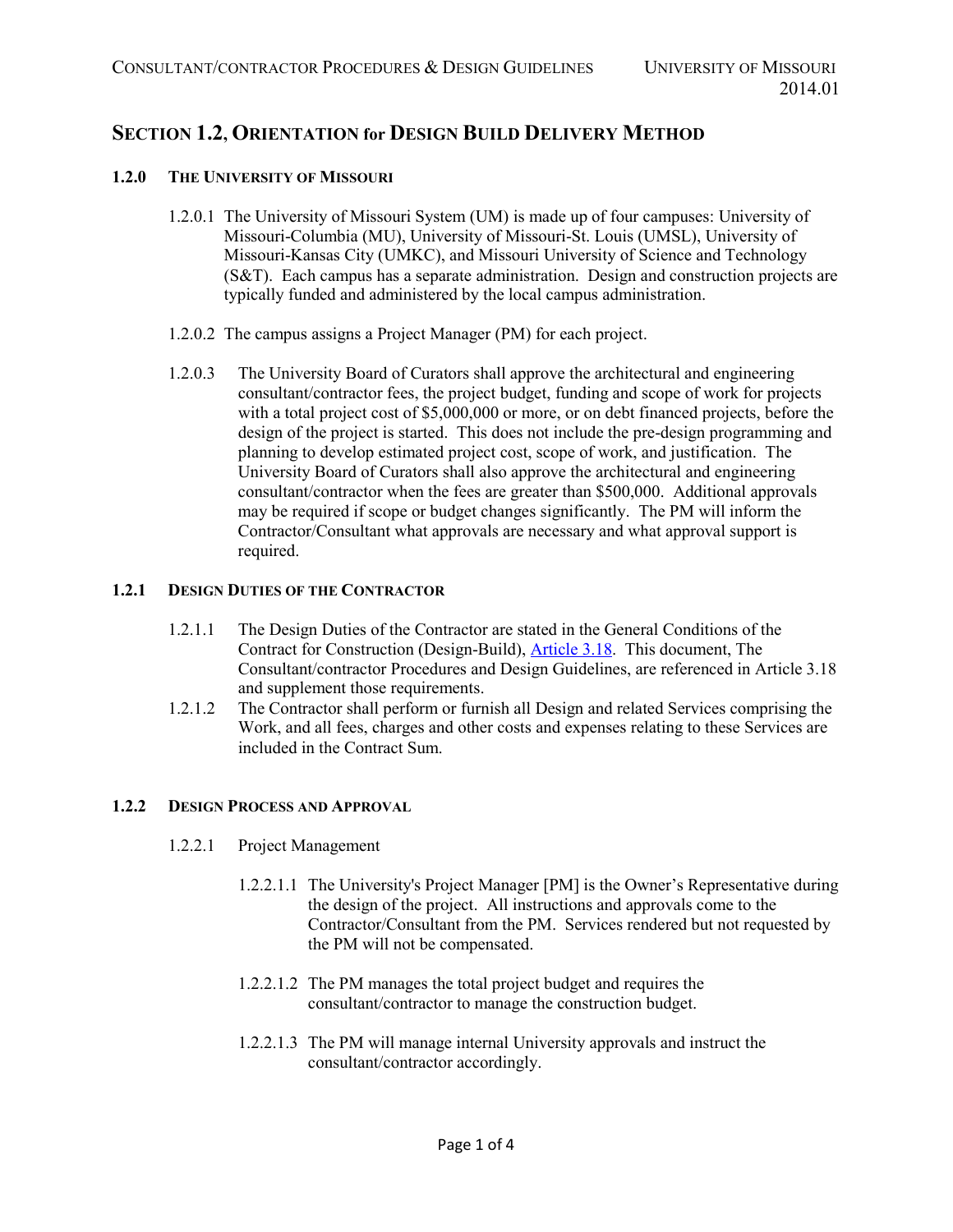- 1.2.2.1.4 The consultant/contractor should insist on timely owner provided information and approvals. The University asks the contractor to notify the PM of owner related delays before the schedule is jeopardized.
- 1.2.2.1.5 The consultant/contractor must notify the PM immediately if the consultant/contractor believes additional services are being requested by the University. This also applies to abandoned work. A fee must be negotiated and the agreement adjusted immediately.
- 1.2.2.1.6 The University may hire an Owner's Technical Consultant to assist the Owner in the execution of the project.
- 1.2.2.1.7 The University may hire an independent code consultant to audit the design and assist the University in its role as the Authority Having Jurisdiction. The University may also hire other consultants as necessary.
- 1.2.2.2 Meetings and Stakeholders
	- 1.2.2.2.1 University projects normally involve many academic, student, and service groups as stakeholders in a project. The PM arranges for and coordinates the consultant/contractor's contact with these groups. Meetings are scheduled by the PM's office.
	- 1.2.2.2.2 Campus Facilities Management organizations provide numerous and varied services at each campus. The PM will arrange for and coordinate the consultant/contractor's contact with these groups.
	- 1.2.2.2.3 Meeting minutes are kept by the consultant/contractor and reviewed by the PM before issue. Meeting minutes should be issued to all participants within five working days.
	- 1.2.2.2.4 The University asks the consultant/contractor to respect the University's time and conduct effective, productive meetings. The consultant/contractor should review meeting agendas with the PM in advance.

#### 1.2.2.3 Submittals

- 1.2.2.3.1 The work may be completed in several packages or phases. Each package shall meet the requirements of this manual as well as General Conditions of the Construction Contract (Design-Build) Article 3.18.
- 1.2.2.3.2 The consultant/contractor is responsible for providing timely and complete submittals. The University will review the consultant/contractor's work for program conformance. Incomplete and/or poor quality submittals waste University and consultant/contractor time. The PM is authorized to reject incomplete submittals.
- 1.2.2.3.3 The consultant/contractor is responsible for the management and performance of their sub-consultants/sub-contractors. Delay of a sub-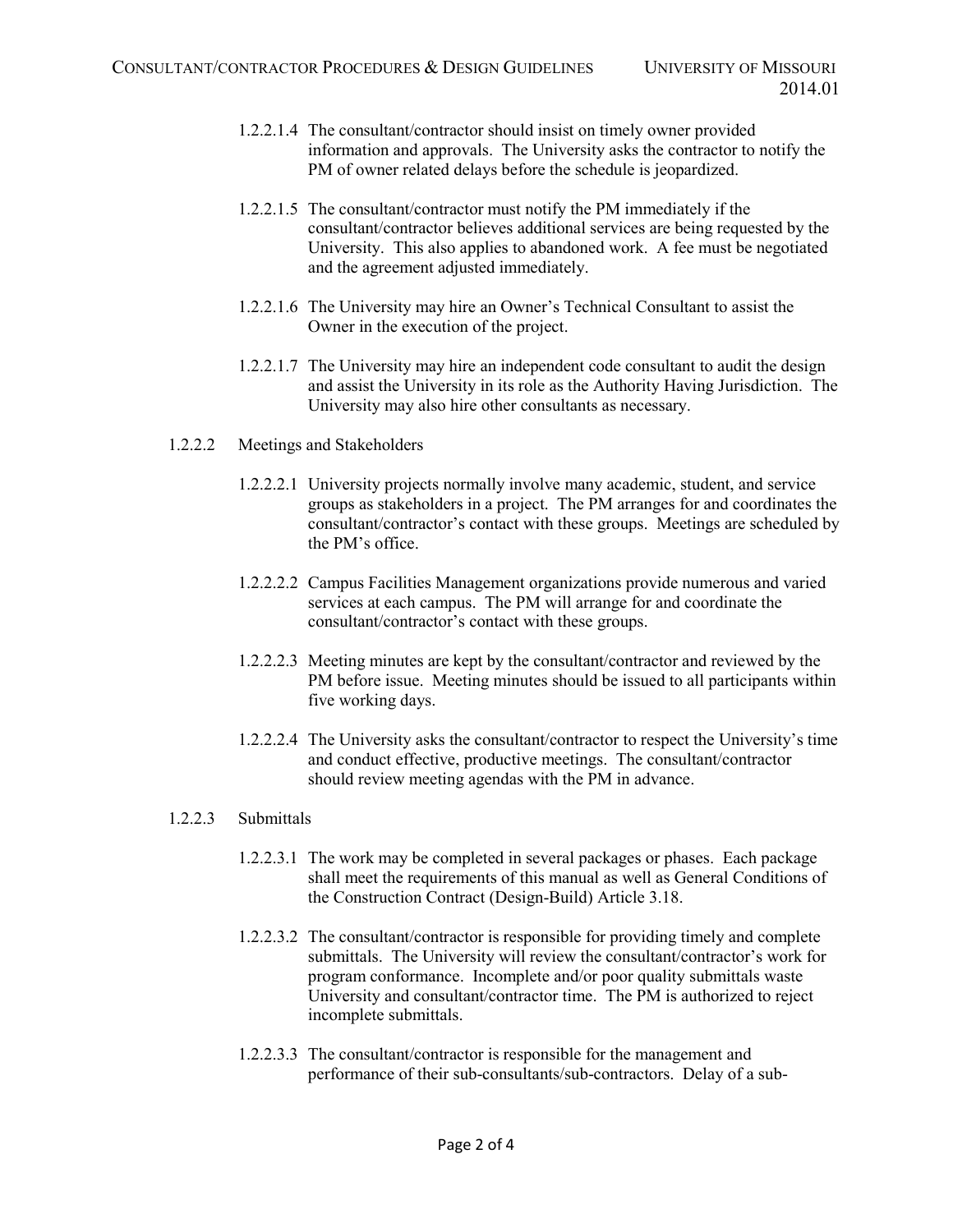consultant/contractor's part of a submittal is considered an incomplete submittal from the consultant/contractor.

- 1.2.2.3.4 Delay of a project due to incomplete submittals is the responsibility of the consultant/contractor.
- 1.2.2.3.5 Detailed submittal requirements are described in Section II.
- 1.2.2.3.6 The consultant/contractor will allow two weeks of University review time between submittal of review documents and the review meeting. The University considers the milestone achieved only when the review is complete and accepted by the owner.
- 1.2.2.4 Electronic Documents
	- 1.2.2.4.1 The University requires electronic files of design drawings to interface with campus facilities management software. The consultant/contractor should coordinate the format and media with the PM. All contract documents and studies shall be furnished to the University in an electronic format, in addition to a hard copy format.
	- 1.2.2.4.2 Each review submittal will be provided in PDF format to the campus PM. The PM may elect to print review sets from the PDF file provided. Electronic versions provided shall be identical to any printed or plotted versions provided by the consultant/contractor.
	- 1.2.2.4.3 The Project Manual will be submitted as one file per volume of project manual to be printed and bound with a direct correlation between electronic files and printed volume. Bookmarks will be set in the file for title page, table of contents, 1.A, Special Conditions,  $1.E.1 - 1.F, 1.H$ , and each numbered technical specification section.
	- 1.2.2.4.4 Drawings shall be submitted as one file per drawing volume to be printed and bound. Bookmarks shall be set for each sheet of the drawings by drawing designation, i.e. sheet number.

## **1.2.3 CONSTRUCTION**

- 1.2.3.1 Once the contract is awarded, the **Owner's Representative** is no longer the PM. The construction project manager (CPM) is now the Owner's Representative. All instructions and approvals come to the consultant/contractor from the CPM.
- 1.2.3.2 **Communications** during construction, including letters, memos, directives, etc., flow through the CPM. The CPM will review communications with the consultant/contractor at the pre-construction meeting.
- 1.2.3.3 The consultant/contractor must prepare a final **punch list**, by room, system, or area, and send to the owner's representative. The consultant/contractor must field verify completion of punch list.